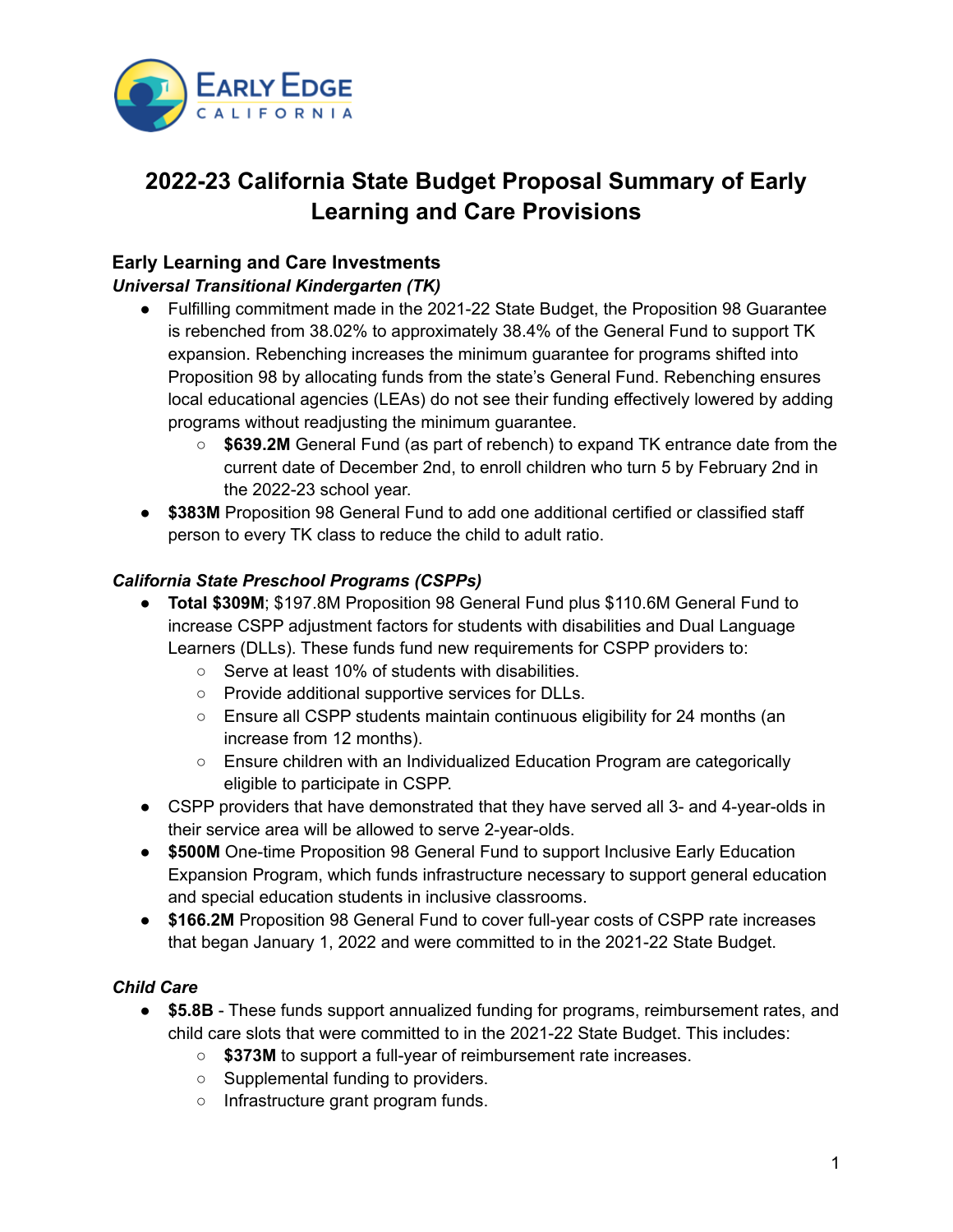- **\$823.7M** for 36,000 additional subsidized slots. Combined with 2021-22 slots, this brings the total to 145,000 slots. Will ultimately fund 200,000 slots.
- **\$25M** to fund Child Care Initiative Project through June 30, 2023. Focuses on providing child care in underserved areas, increasing child care slots, and supporting providers who want to become licensed.
- **\$10.6M** through June 30, 2023 for the California Infant & Early Childhood Mental Health Consultation Program.
- **\$4.8M** General Fund to support infrastructure, planning, and design of a child care data system called California Supporting Providers and Reaching Kids (CalSPARKS) as part of the Brilliant Beginnings data initiative.
- **\$3.1M** from the Preschool Development Grant Renewal Birth through 5 Grant (PDGR-B5) from 2020-2023 to support the Brilliant Beginnings data initiative.

## **Local Control Funding Formula (LCFF) Changes**

● **\$1.2B** Ongoing Proposition 98 General Fund - Budget amends the LCFF calculation to consider the greater of a school district's current year, prior year, or the average of three prior years' Average Daily Attendance (ADA) dollars. This formula change will help districts with significant declining enrollment and better serve remaining students.

## **K-12 Educator Workforce & Early Learning Career Pathways**

- **\$54.4M** in a mix of Proposition 98 General Fund and General Fund to build upon the multi-year investments included in the 2021 Budget Act to support efforts to enhance schools' ability to hire qualified teachers and substitutes. This includes:
	- **\$24M** One-time General Fund to waive certain teacher examination fees.
	- **\$12M** One-time General Fund to extend the waiver of select credentials fees.
	- **\$10M** One-time General Fund to support a competitive grant program that provides grants to public and private institutions to develop and implement integrated teacher preparation programs.
	- **\$5.2M** Proposition 98 General Fund and **\$322,000** General Fund to re-establish the Personnel Management Assistance Teams to assist LEAs in improving hiring and recruitment practices.
	- **\$1.4M** General Fund to establish career counselors for prospective educators at the Commission on Teacher Credentialing (CTC).
	- **\$924,000** General Fund, of which \$161,000 is one-time, to support the CTC's administration of multiple grant programs and fee waivers.
	- **\$900,000** General Fund for the CTC to contract for public outreach to highlight the value and benefits of educational careers in California's Pre-Kindergarten through Grade 12 schools.
	- $\circ$  Extending statute authorizing any holder of a credential or permit issued by the CTC to serve in a substitute teaching assignment aligned with their authorization, including for staff vacancies, for up to 60 cumulative days for any one assignment.
	- **\$5M** One-time Proposition 98 General Fund for community college-university teacher credentialing collaboratives.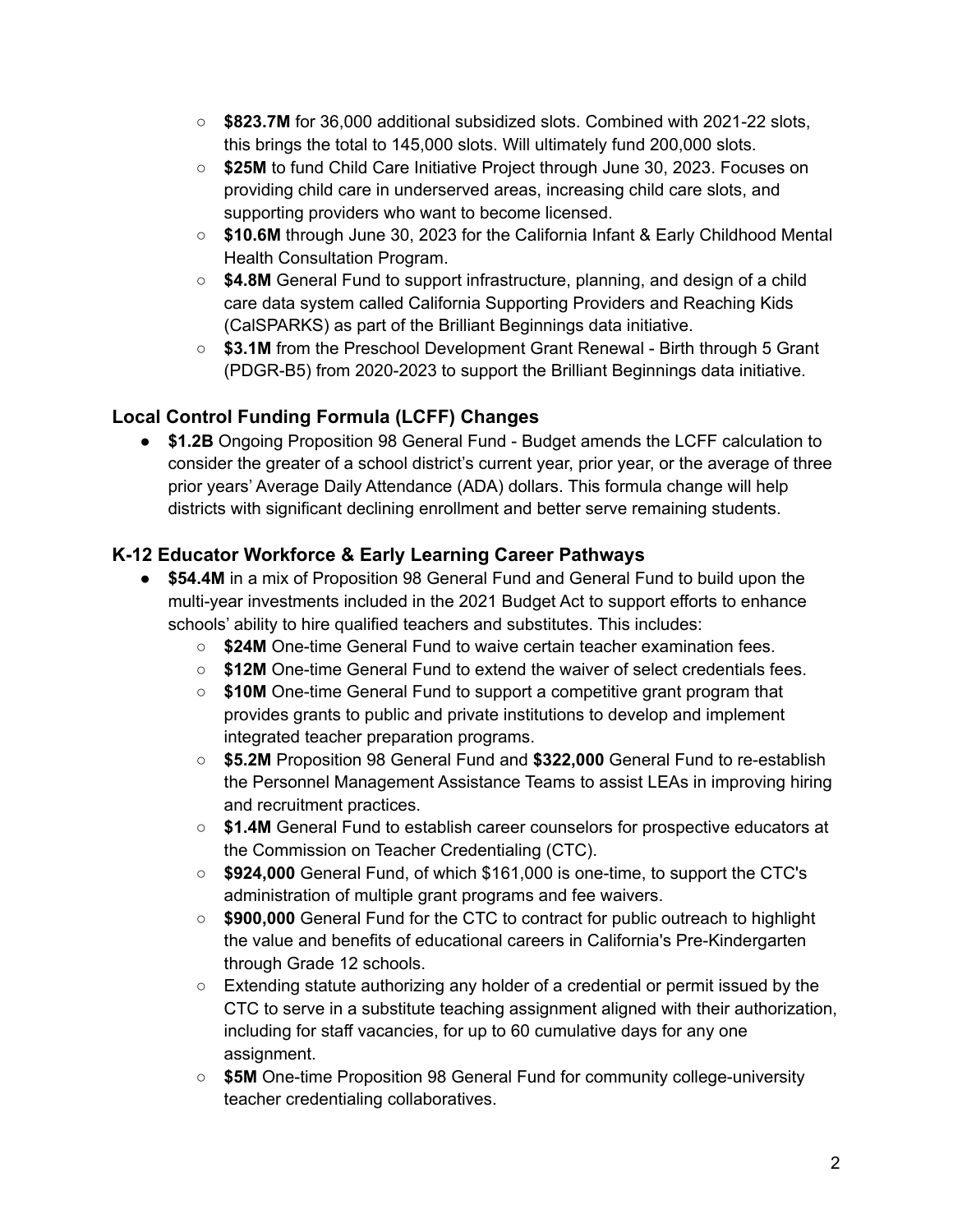- **\$1.5B** One-time Proposition 98 General Fund over four years to support the development of pathway programs focused on technology, healthcare, education (early education), and climate-related fields.
- **\$500M** One-time Proposition 98 General Fund, over four years, to strengthen and expand student access and participation in dual enrollment opportunities that are also coupled with student advising and support services.
- **\$45M** in higher education funding for curricular pathways software and public-private partnerships for STEM, education, and health care career preparation.

# **Early Literacy**

- **\$500M** One-time Proposition 98 General Fund, available over five years, for grants to high-needs schools to train and hire literacy coaches and reading specialists to guide productive classroom instruction and to offer one-on-one and small group intervention for struggling readers.
- **\$200M** One-time Proposition 98 General Fund to establish a grant program to enable LEAs to create or expand multilingual school or classroom libraries offering culturally relevant texts to support reading instruction.
- **\$10M** One-time General Fund for the Department of Public Health to partner with First 5 California on the Books for Children Program.
- **\$2M** One-time General Fund to incorporate early identification for learning disabilities into the state's preschool assessment tools, including a process for follow-up by expert evaluators.
	- **\$60M** One-time Proposition 98 General Fund to provide training for educators on effective use of these tools.
- Budget clarifies that Expanded Learning Opportunities Program funds may be used to hire literacy tutors that would assist students as part of the program's enrichment activities.

### **Improving Services to Students and Young Children with Disabilities**

- **\$500M** Ongoing Proposition 98 General Fund for the special education funding formula paired with policy changes to further the state's commitment to improving special education instruction and services in K-12.
- **\$849,000** General Fund and 6 staff positions to support the California Department of Education's (CDE) efforts to strengthen the transition process of young children with disabilities from federal Part C services (provided by regional centers) to federal Part B services (provided by school districts). Federal law requires this transition at age 3.
	- **\$65.5M** in 2022-23 and **\$82.5M** in 2023-24 for the Department of Developmental Services (DDS) and regional centers to support this transition.
- **\$51M** in 2022-23 and **\$68.M** ongoing to reduce regional service coordinator caseload ratios to 1:40 for children through age five.
- **\$10M** General Fund to promote inclusion in preschool of 3- and 4-year olds served by regional centers to improve accessibility of programs and have children to learn alongside with peers with different abilities.
- **\$3.2M** to establish IDEA Specialists at each regional center.